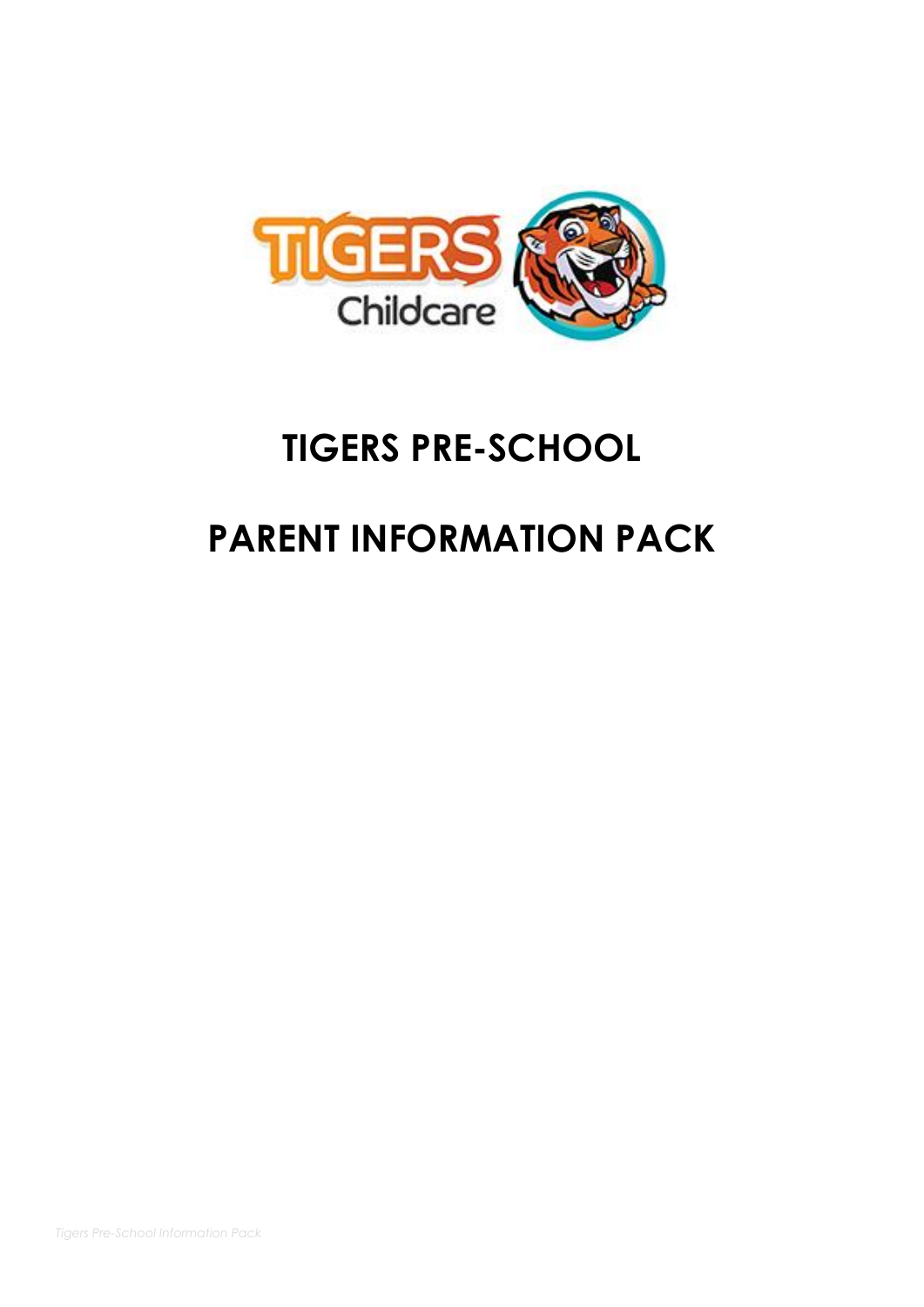## **COMPANY INFORMATION**

Tigers Pre-School is a business name owned by Tiger Time Limited – registered address College Business and Technology Park, Ballycoolin, Blanchardstown, Dublin 15. Company Registration number 488188.

#### **ABOUT TIGERS PRE-SCHOOL**

At Tigers Pre-School we provide a sessional pre-school service to children aged between 2.8 and 5.5 years of age.

This service is offered under the Early Childhood Care and Education (ECCE) scheme which provides free pre-school to children in the year before they are due to start primary school.

We cater for a maximum of 22 children per class at each of our pre-school locations. These numbers can vary depending on location and staffing.

## **WHAT IS THE ECCE SCHEME?**

The Early Childhood Care and Education (ECCE) Scheme is a universal childcare programme designed to give children access to 2 years free pre-school education before they start primary school. Participation in a pre-school program provides children with their first formal experience of early learning, the starting-point of their educational and social development outside the home. Children who avail of pre-school are more likely to be ready for school and a formal learning and social environment.

All children are entitled to 2 full academic years (76 weeks) on the ECCE scheme. The ECCE scheme operates for 38 weeks of the year, 5 days per week, and 3 hours per day.

## **IS MY CHILD ELIGIBLE FOR THE ECCE SCHEME?**

The age of eligibility is from 2 years and 8 months and the upper age limit is 5 years and 6 months. Children must be 2 years 8 months by 31<sup>st</sup> August to start on the ECCE scheme in September.

| To avail of the ECCE programme from : | Children must have been born between the<br>following dates (inclusive) |
|---------------------------------------|-------------------------------------------------------------------------|
| September 2020 (until June 2021)      | 1st January 2016 - 31st December 2017                                   |
| September 2021 (until June 2022)      | 1st January 2017 - 31st December 2018                                   |
| September 2022 (until June 2023)      | $1st$ January 2018 – 31 $st$ December 2019                              |

#### **ADMISSION POLICY**

We do not offer part-time places in our pre-school services. Children must register to attend 5 days per week. Places on our programmes are filled on a first come first served basis.However, priority for the allocation of available places will be in the following order:

- *Children who are already attending the Centre.*
- *Children who have siblings or relatives attending the Centre.*
- *Children whose age is toward the higher end of the eligibility dates relevant to the year in question*

Parents reserve a place for their child by completing the 'Registration Form' and returning it to Tigers Pre-School together with a copy of your child's birth certificate, proof of PPSN and a deposit of €65. A child's place is reserved only when the parents receive confirmation from Tigers Pre-School. The deposit is fully refundable subject to a child taking up their place and being eligible for the ECCE Scheme as confirmed by Pobal. The deposit is also fully refundable in circumstances where a place is not offered to a child. The deposit is not refunded if a child is offered a place and does not start at the service.

You are required to register your child for **each** ECCE year they will be attending the service.

For children who do not qualify for the ECCE scheme deposit of €304.95 is payable upon registration. This is refunded at the end of the ECCE year.

Please note that obtaining a place in our ECCE class **does not guarantee your child a place in any of the schools in which we are located**. Tigers Childcare and the school operate independently.

#### **POLICY & PROCEDURES**

This document must be read in conjunction with our [General Policy & Procedures,](https://mk0tigerschildckgdhm.kinstacdn.com/wp-content/uploads/2020/03/Tigers-Childcare-Policies-Procedures.pdf) a copy of which is available on the 'Parent's Page' of our website. The page is password protected. The password is t1g3rs2015. **STAFF/CHILD RATIO**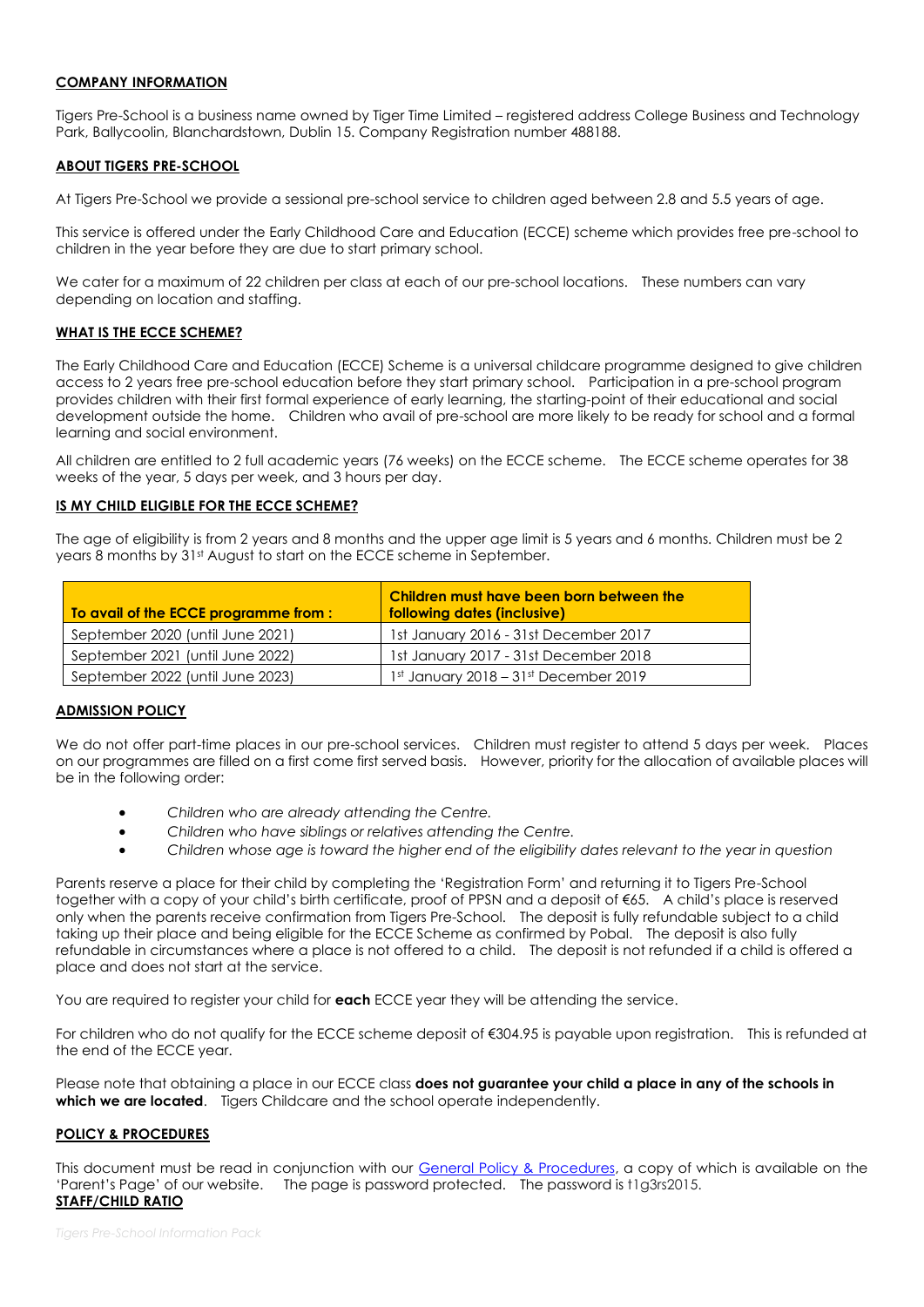Tigers operates a staff to child ratio in accordance with Child Care Act 1991 (Early Years Services) Regulations 2016.

## **STAFF TRAINING/ EXPERIENCE**

Tigers employ only trained and experienced staff members. Our pre-school managers have at least FETAC Level 6 qualifications. Each employee must also pass a Garda Vetting check before employment.

## **ORDER OF DAILY ACTIVITIES**

Tigers Pre-School operates a play-based curriculum model, which is based around Aistear. Aistear is the national framework for early year's education. Our rooms are broken into learning stations. These stations allow children a choice in their learning. Using a key worker system we observe each child's development over time, and individual plans are made to scaffold each child's learning experience.

In a typical Tigers Pre-School classroom you would find the following learning stations:

- **Dramatic play station Small play corner• Construction station Montessori corner**
- **Writing/ Art station Puzzles and small motor area Library and chill out zone**

A day in Tigers Pre-School allows children to experience learning through play. We believe that children of pre-school age learn best through play and hands-on experience. It is in their play that children make sense of the world. Staff follow a timetable to allow for structure during the day. However, the timetable is flexible and allows for the childcentred practice of following a child's emerging interests.

A typical day at Tigers will see the children taking part in the following activities:

- **Free-play**
- **Circle time**
- **Station time**
- **Arts and crafts**
- **Drama and movement**

The curriculum pays particular attention to areas of language development, pre-reading skills, early maths, language and skills, and social and emotional development.

#### **HEALTHY EATING POLICY**

Children should bring a packed, nutritious snack. Sweets, chocolate, chocolate spread, jam, crisps, popcorn, sodas are **not permitted**. All Tigers Childcare services are **nut free zones** –please refrain from packing items which contain nuts as an ingredient.

#### **TOILET TRAINING**

**ALL** children who attend our sessional ecce pre-school class **must be fully toilet trained** before they begin at Tigers Preschool. We do not have the staffing capabilities and/or the changing facilities required to accommodate children who are not toilet trained. **There can be no exceptions made to this policy**. Children who join Tigers Pre-school and who are found not to be toilet trained will be asked to leave the class until such time as they are fully trained.

#### **OUTDOOR PLAY**

When the children are outside they are under constant supervision. The rules of safety and treating others with respect should be observed. The children are made aware of proper boundaries for play areas and are required to observe rules. Please ensure your child comes to pre-school wearing suitable, weather appropriate clothing and footwear.

#### **CHANGE OF CLOTHES**

Please ensure that you pack a change of clothes (including vest if necessary) for your child each day.

#### **COLLECTIONS AND SECURITY**

On our registration form, parents are asked to provide two names, apart from their own, of people whom they give permission to collect their child. If someone other than these authorised people arrives to collect a child, the parent must be called and the collection approved before the child leaves the premises. In the case of separated parents, we are not permitted to refuse a parent the collection of a child unless legal documentation has been provided.

#### **AIM – ACCESS & INCLUSION MODEL**